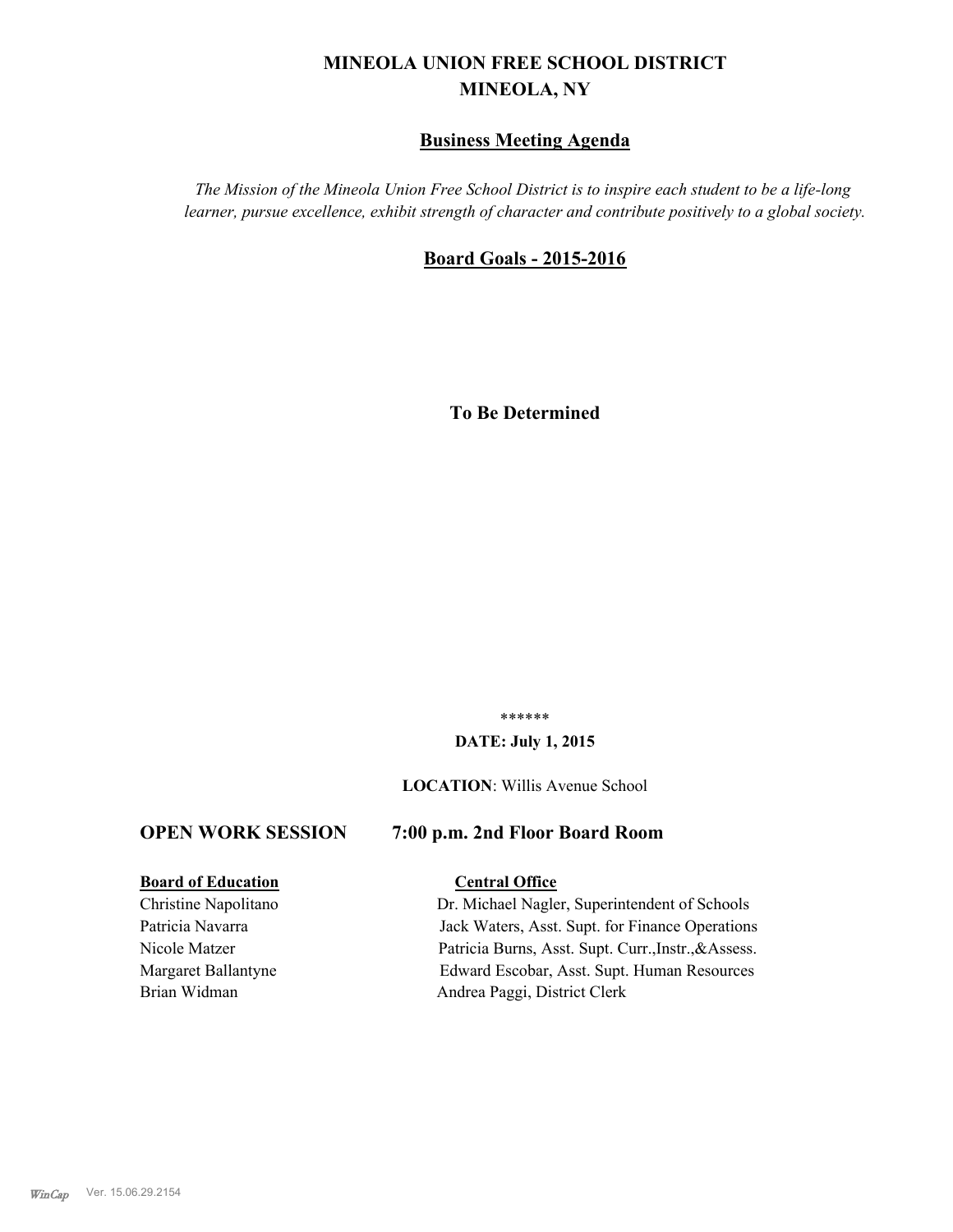**A. Call to Order B. Pledge of Allegiance C. Reading of Mission D. Moment of Silent Meditation**

**E. Dais & Visitor Introductions**

**F. High School Student Organization Report**

**G. BOE Reports**

**a. Comments from Board Trustees**

**b. Comments from Board President**

**c. Comments from Superintendent**

**H. Old Business**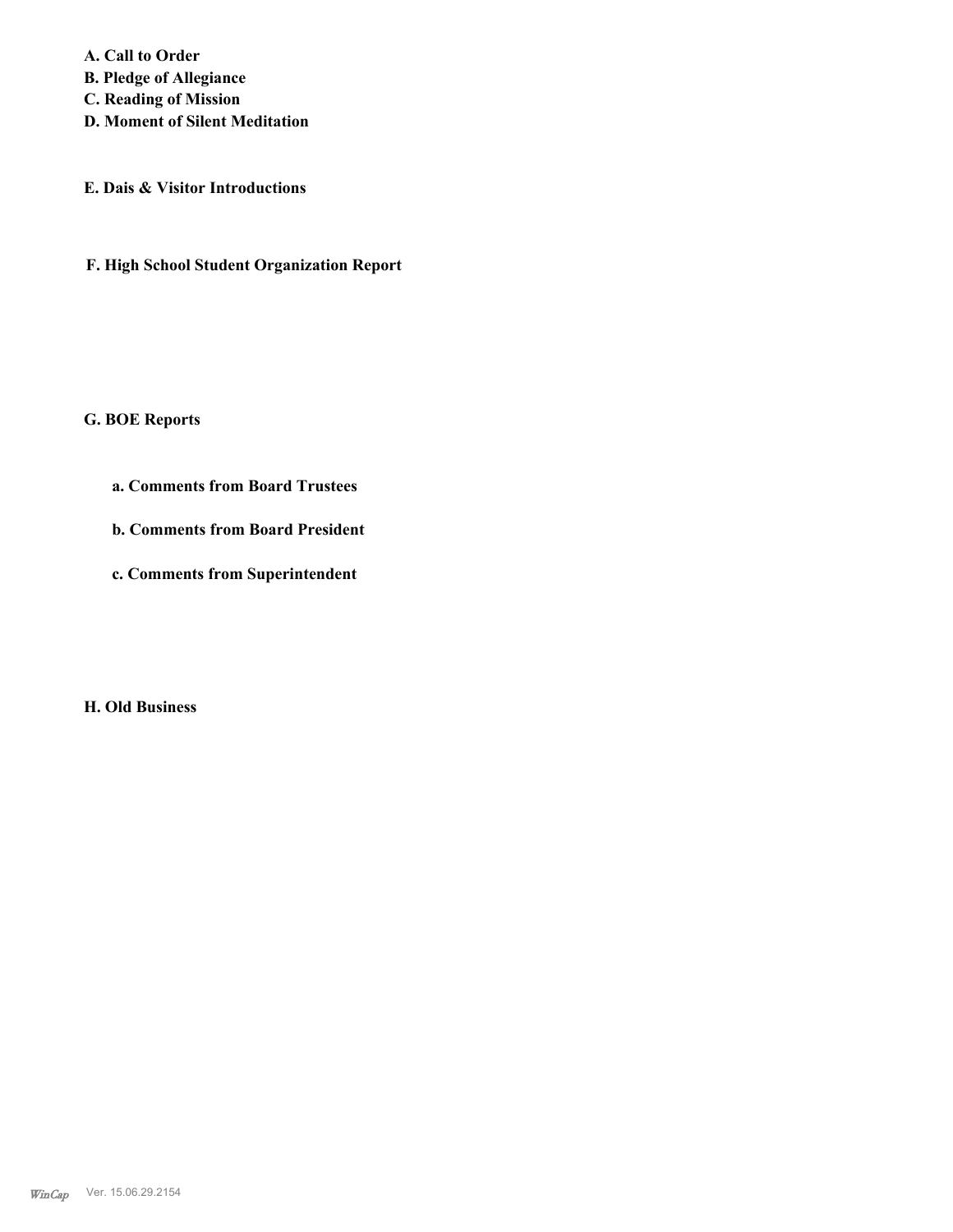## **Approval of Apple Lease**

**RESOLUTION # 3 - WHEREAS**, the Board of Education of the Mineola Union Free School District desires to enter into a lease-purchase agreement for instructional equipment with Apple Inc. for the acquisition of some 1,100 iPads, in accordance with section 1725-a of the Education Law;

**THEREFORE, BE IT RESOLVED THAT** the Board of Education of the Mineola Union Free School District hereby authorizes and approves the Master Lease Purchase Agreement with Apple Inc. and all Exhibits, Schedules and Addenda thereto ("Agreement"), pursuant to section 1725-a of the Education Law; and

**BE IT FURTHER RESOLVED THAT**, upon receipt of the Commissioner of Education's written approval of the said lease-purchase agreement, the Board of Education authorizes the Superintendent of Schools to execute the Agreement on behalf of the Board and to execute such additional documents required to be delivered in connection with said Agreement.

| <b>Motion:</b><br>Second: |     |  |
|---------------------------|-----|--|
| Yes:                      | No: |  |
|                           |     |  |
|                           |     |  |
|                           |     |  |
|                           |     |  |
|                           |     |  |
| Passed:                   |     |  |

## **Approval of AMSA MOA**

**RESOLUTION # 4 - BE IT RESOLVED** that the Board of Education approves the AMSA MOA between the Mineola UFSD and the Association of Mineola School Administrators, dated May 29, 2015, creating a new position- Dean of Discipline.

| <b>Motion:</b><br>Second: |     |  |
|---------------------------|-----|--|
| Yes:                      | No: |  |
|                           |     |  |
|                           |     |  |
|                           |     |  |
|                           |     |  |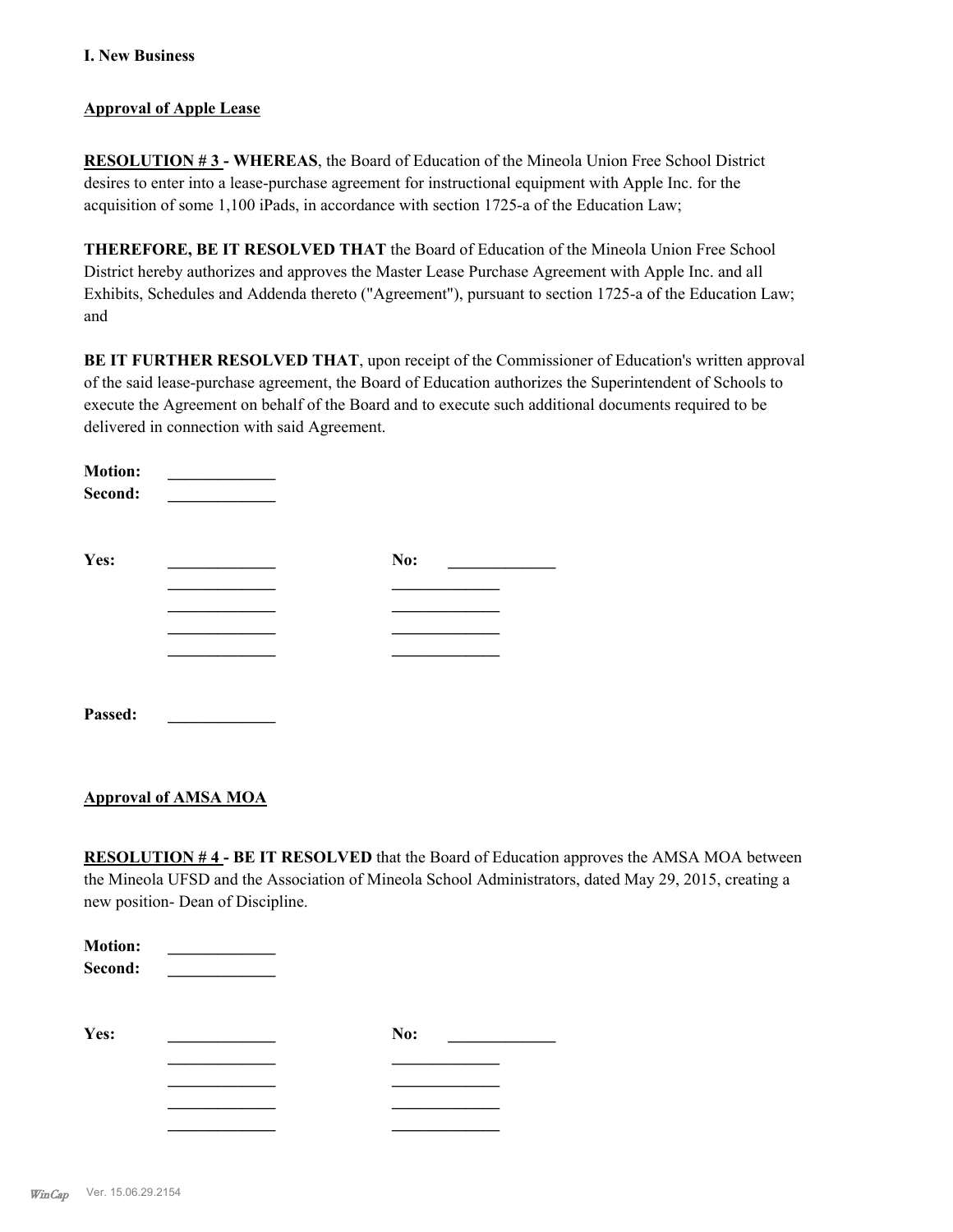| Passed: |  |  |  |  |
|---------|--|--|--|--|
|         |  |  |  |  |

## **Amend Previously Adopted Motion**

**RESOLUTION # 5- BE IT RESOLVED** that the Board of Education hereby amends it a previously adopted motion dated April 23, 2015 abolishing the position of School Business administrator effective June 30, 2015, amending the effective date of the abolition of said position to September 30, 2015, and be it further

**RESOLVED** that the Superintendent of Schools is authorized to execute an employment contract with Maureen Judge to serve as School Business Administrator from July 1. 2015 to September 30, 2015 upon the terms authorized by the Board as set forth therein.

| <b>Motion:</b><br>Second: |     |
|---------------------------|-----|
| Yes:                      | No: |
|                           |     |
|                           |     |
|                           |     |
|                           |     |
| Passed:                   |     |

#### **J. Consensus Agenda**

**RESOLUTION # 6- BE IT RESOLVED** that the Board of Education approves the consensus agenda items J.1.a. through J.7.b.4., as presented.

| <b>Motion:</b><br>Second: |     |
|---------------------------|-----|
| Yes:                      | No: |
|                           |     |
|                           |     |
|                           |     |
|                           |     |
| Passed:                   |     |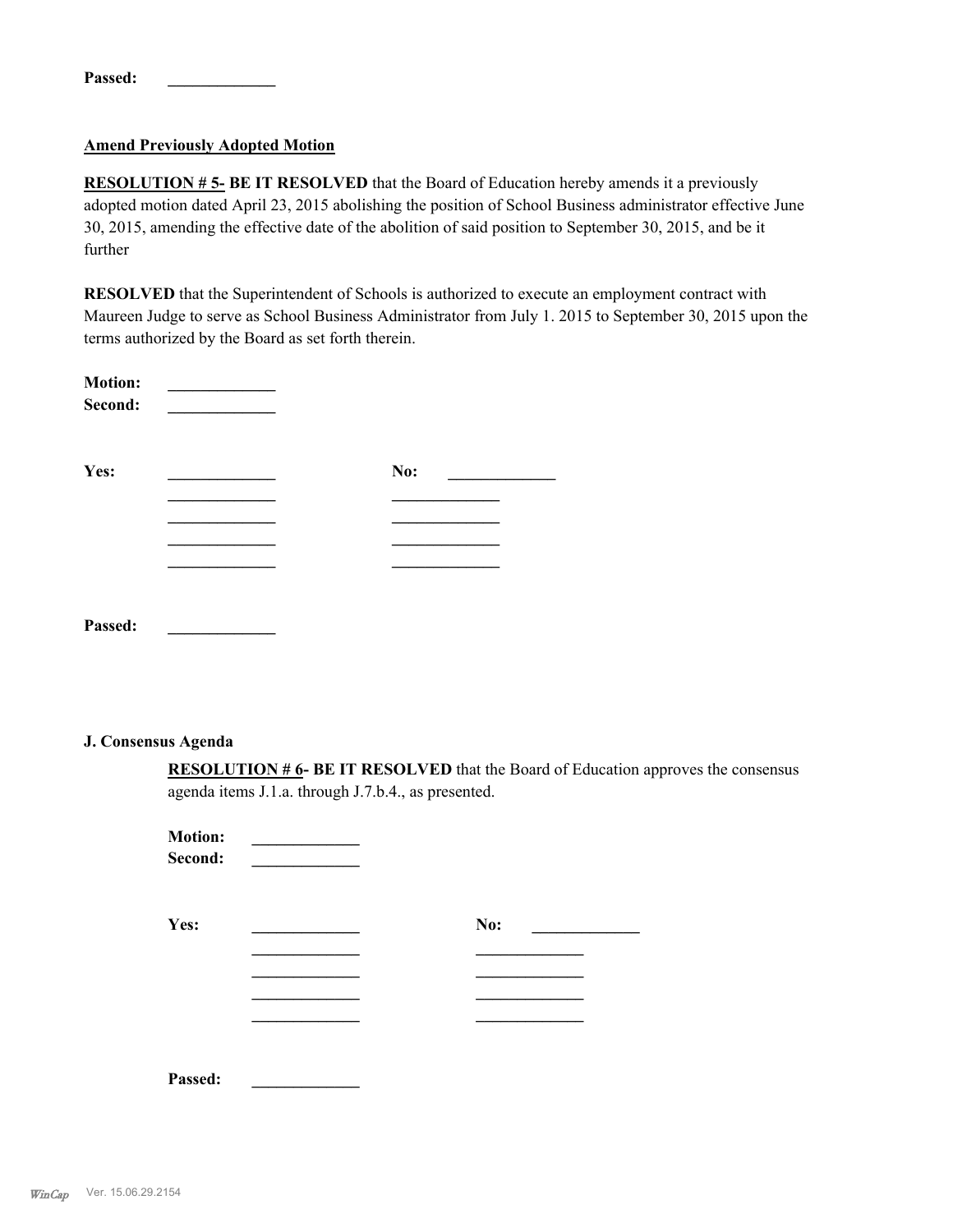## 1. **Accepting of Minutes**

That the Board of Education accepts the minutes of the April 23, 2015 Business Meeting, the May 7, 2015 Budget Hearing/ Workshop Meeting, the May 19, 2015 Business Meeting and the May 19, 2015 Election Results as presented. a.

# 2. **Instruction**

- a. Resignation(s)
- That the Board of Education accepts the resignation of Jennie Fahey, Instructional Leader-STEM at Mineola High School, effective June 30, 2015. 1.
- b. Leave(s) of Absence/Personal
- That the Board of Education grants a request to Nicole Moriarty, for an unpaid Leave of Absence from her full time (1.0) High School Assistant Principal position, due to personal reasons, starting July 1, 2015. 1.
- c. Leave(s) of Absence/Child Rearing
- That the Board of Education grants a request to Maureen Wojis-Reyhanian, for a Leave of Absence, for child-rearing purposes, using accumulated sick days, starting approximately August 25, 2015. 1.
- That the Board of Education grants a request to Luciana Tuman, for a Leave of Absence, for childrearing purposes, using accumulated sick days, starting approximately November 8, 2015. 2.
- d. Appointments Instruction
- That the Board of Education approves the appointment of Gregory Mayo, to the position of Probationary Health(.6)/Physical Education(.4) Teacher, effective September 1, 2015. Salary: BA, Step 1, \$58,706. Probationary Period: September 1, 2015 to August 31, 2019. 1.
- That the Board of Education approves the appointment of Jennifer Dralle-Moreano, to the position of Probationary Library Media Specialist, effective September 1, 2015. Salary: MA, Step 1, \$68,282. Probationary Period: September 1, 2015 to August 31, 2019. 2.
- That the Board of Education approves the appointment of Katheryne Morales, to the position of Probationary Elementary Teacher with Bilingual Education Extension certification, effective September 1, 2015. Salary: MA+20, Step 2, \$74,317. Probationary Period: September 1, 2015 to August 31, 2018. 3.
- That the Board of Education approves the appointment of Nicholas Tonini, to the position of parttime (.6) Physical Education Teacher, effective September 1, 2015 to June 30, 2016. Salary: .6 of BA, Step 1, \$58,706 equaling \$35,224. 4.
- That the Board of Education approves the appointment of Lindsay Audiino, to the position of Probationary ELA(.6)/Special Education(.4) Teacher, effective September 1, 2015. Salary: MA, Step 1, \$68,282. Probationary Period: September 1, 2015 to August 31, 2019. 5.
- That the Board of Education approves the appointment of Meagan Lyons, to the position of Leave Replacement Elementary Teacher for Lisa Fiocco, effective September 1, 2015 to June 30, 2016. Salary: BA, Step 1, \$58,706. 6.
- That the Board of Education approves the appointment of Melissa Fusco, to the position of Probationary Mathematics Teacher, effective September 1, 2015. Salary: MA, Step 1, \$68,282. Probationary Period: September 1, 2015 to August 31, 2019. 7.
- That the Board of Education approves the appointment of Stacey Madden, to the position of Probationary Math(.6)/Special Education(.4) Teacher, effective September 1, 2015. Salary: BA, Step 1, \$58,706. Probationary Period: September 1, 2015 to August 31, 2019. 8.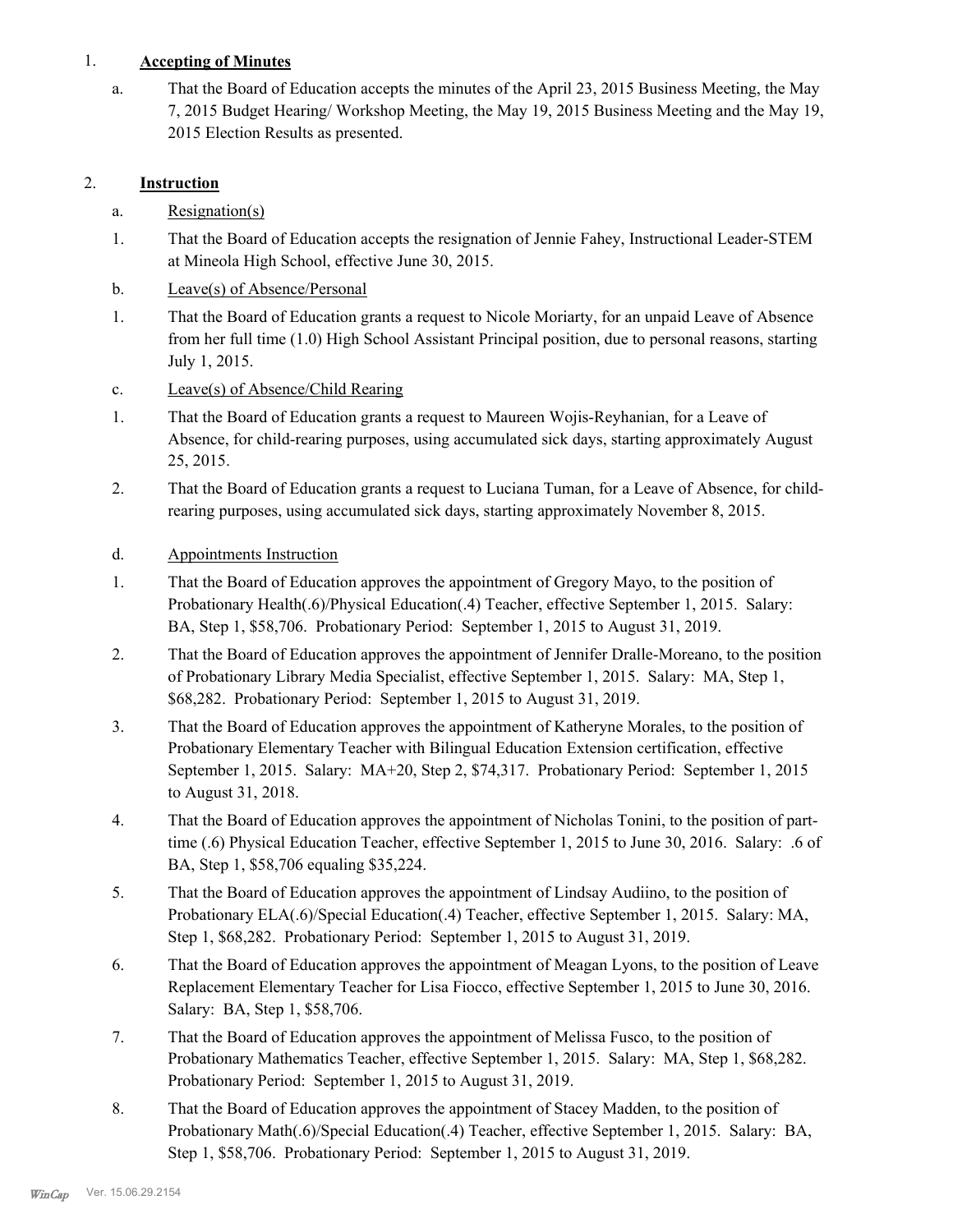- That the Board of Education approves the appointment of Dana McDonough, to the position of Probationary Elementary Teacher, effective September 1, 2015. Salary: MA, Step 1, \$68,282. Probationary Period: September 1, 2015 to August 31, 2019. 9.
- That the Board of Education approves the appointment of Lisa Krawciw, to the position of Leave Replacement Elementary Teacher for Lisa Balogh-Richards, effective September 1, 2015 to June 30, 2016. Salary: MA, Step 1, \$68,282. 10.
- That the Board of Education approves the appointment of John Fretz, to the position of Probationary Social Studies(.6)/Special Education(.4) Teacher, effective September 1, 2015. Salary: BA+15, Step 1, \$63,931. Probationary Period: September 1, 2015 to August 31, 2019. 11.
- That the Board of Education approves the appointment of Michelle Rodriguez, to the position of Leave Replacement Elementary Teacher for Kim Morrissey, effective September 1, 2015 to June 30, 2016. Salary: MA, Step 1, \$68,282. 12.
- That th e Board of Education approves the appointment of Thomas Wilkens, to the position of Probationary Earth Science(.6)/Special Education(.4) Teacher, effective September 1, 2015. Salary: MA, Step 1, \$68,282. Probationary Period: September 1, 2015 to August 31, 2018. 13.
- That the Board of Education approves the appointment of Jessica Nunez, to the position of Probationary ELA(.8)/ESL(.2) Teacher, effective September 1, 2015. Salary: MA, Step 1, \$68,282. Probationary Period: September 1, 2015 to August 31, 2019. 14.
- That the Board of Education approves the appointment of Jeannette Herrera, to the position of Probationary Elementary Teacher with Bilingual Education (Elementary) certification, effective September 1, 2015. Salary: MA+20, Step 6, \$86,512. Probationary Period: September 1, 2015 to August 31, 2018. 15.
- That the Board of Education approves the appointment of Jamie Ackerman, to the position of Probationary Math(.6)/Special Education(.4) Teacher, effective September 1, 2015. Salary: MA, Step 1, \$68,282. Probationary Period: September 1, 2015 to August 31, 2019. 16.
- That the Board of Education approves the appointment of Hilary Hunter, to the position of Probationary Physical Education(.6)/Health(.4) Teacher, effective September 1, 2015. Salary: MA+10, Step 1, \$69,797. Probationary Period: September 1, 2015 to August 31, 2019. 17.
- That the Board of Education approves the appointment of Jillian Vento, to the position of Leave Replacement Special Education Teacher for Jessica Hirsh, effective September 1, 2015 to June 30, 2016. Salary: MA, Step 1, \$68,282. 18.
- That the Board of Education approves the appointment of Katelynn Schmidt, to the position of part time (.5) Elementary Teacher, effective September 1, 2015 to June 30, 2016. Salary: .5 of BA, Step 1, \$58,706 equaling \$29,353. 19.
- The Board of Education approves the appointment of Heather Hazen, to the position of part time (.5) Reading Teacher, effective September 1, 2015 to June 30, 2016. Salary: .5 of MA+30, Step 10, \$100,680 equaling \$50,340. 20.
- That the Board of Education approves the appointment of Lucila Guzman, to the position of Leave Replacement Elementary Teacher for Terry Duignan, effective September 1, 2015 to June 30, 2016. Salary: MA, Step1, \$68,282. 21.
- That the Board of Education approves the appointment of Jennie Fahey, to the position of High School Assistant Principal of Guidance, effective July 1, 2015. Salary: \$147,936. Probationary Period: July 1, 2015 to June 30, 2019. 22.
- The Board of Education approves the appointment of Nicole Moriarty, to the position of part time (.5) High School Assistant Principal, effective July 1, 2015 to June 30, 2016. Salary: .5 of \$152,486 equaling \$79,932. 23.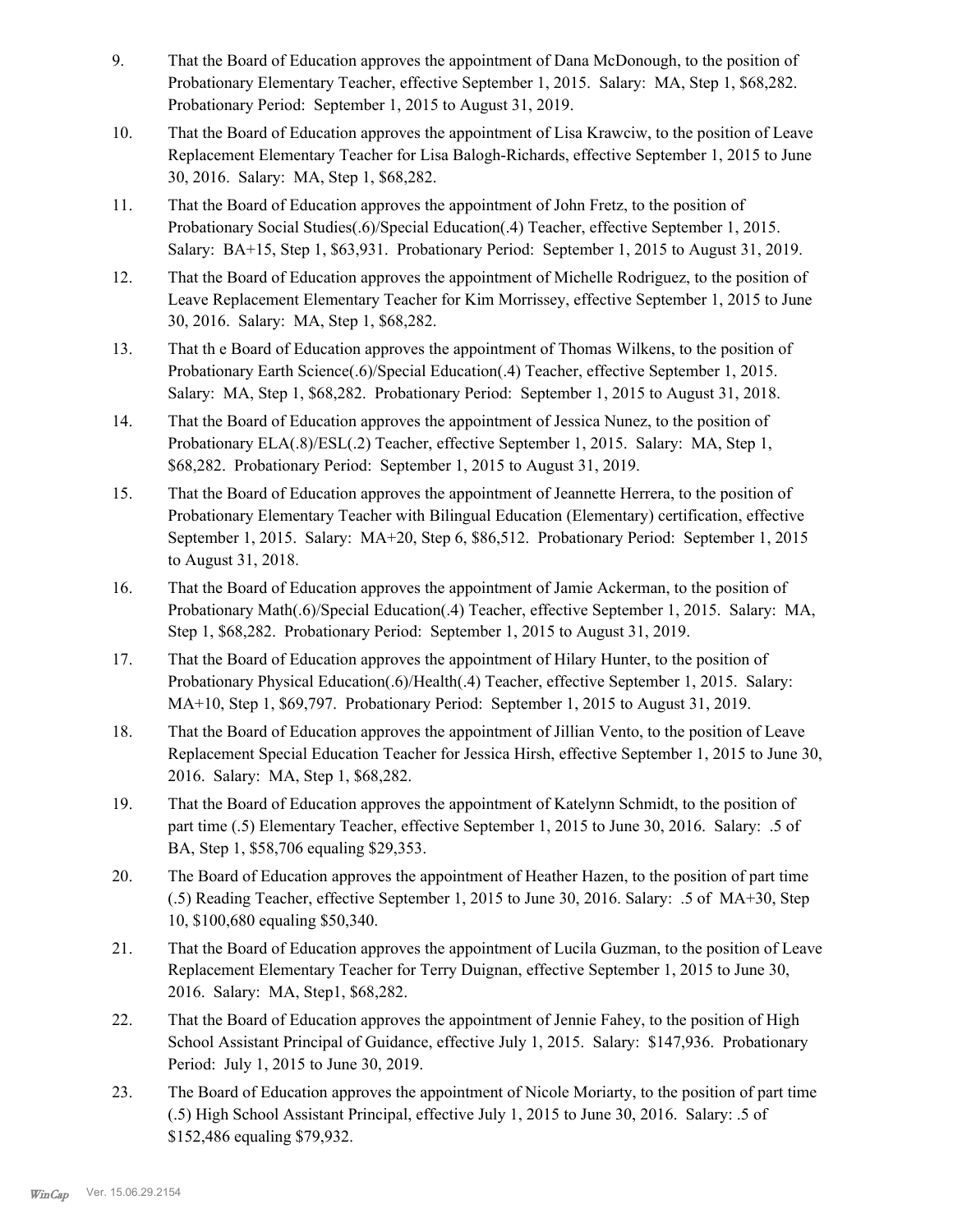- That the Board of Education approves the appointment of Megan Lamantia, to the position of part time (.5)Pre-K teacher, effective September 1, 2015 to June 30, 2016. Salary: .5 of 42,210 equaling \$21,105. 24.
- Appointment(S) Sub Teacher per diem The Board of Education accepts the following individual(s) as Per Diem Substitute Teacher(s) for the current school year, at a daily rate of \$100.00 per day; and retirees at a daily rate of \$125.00 per day.: e.

|       | <b>EMPLOYEE NAME</b>                                                                                                                                                                    |                                                                                                                                                                                        |               | <b>EMPLOYEE CERTIFICATION</b>              |             |                     |                |  |
|-------|-----------------------------------------------------------------------------------------------------------------------------------------------------------------------------------------|----------------------------------------------------------------------------------------------------------------------------------------------------------------------------------------|---------------|--------------------------------------------|-------------|---------------------|----------------|--|
| 1.    | Katelynn R. Schmidt                                                                                                                                                                     |                                                                                                                                                                                        |               | Early Childhood Ed(B-2), Childhood Ed(1-6) |             |                     |                |  |
| 2.    | Megan Lamantia                                                                                                                                                                          |                                                                                                                                                                                        |               | Childhood Education (Grades 1-6)           |             |                     |                |  |
| f.    | Appointment(S) Perm Sub                                                                                                                                                                 |                                                                                                                                                                                        |               |                                            |             |                     |                |  |
| 1.    |                                                                                                                                                                                         | That the Board of Education approves the appointment of Katelynn Schmidt, to the position of .5<br>Permanent Substitute Teacher at a daily rate of pay, \$50.                          |               |                                            |             |                     |                |  |
| 2.    |                                                                                                                                                                                         | That the Board of Education approves the appointment of Megan Lamantia, to the position of<br>Permanent Sub Teacher, effective October 1, 2015 to May 31, 2016. Salary: \$100 per day. |               |                                            |             |                     |                |  |
| g.    | Appointment(S) Tenure<br>That the Board of Education approve the recommendation of the Superintendent of Schools to<br>appoint the following Teachers and/ or Administrators to tenure: |                                                                                                                                                                                        |               |                                            |             |                     |                |  |
|       | <b>EMPLOYEE</b><br><b>NAME</b>                                                                                                                                                          | <b>TENURE AREA</b>                                                                                                                                                                     |               | <b>EFFECTIVE</b><br><b>DATE</b>            |             | <b>SCHOOL</b>       |                |  |
| 1.    | Nicole S. Moriarty                                                                                                                                                                      | <b>School District</b><br>Administrator                                                                                                                                                |               | 07/01/2015                                 |             | Mineola High School |                |  |
| h.    | Appointment(s) Coaches<br>That the Board of Education approves the appointment of the following coaches for the current<br>school year:                                                 |                                                                                                                                                                                        |               |                                            |             |                     |                |  |
|       | <b>POSITION</b>                                                                                                                                                                         |                                                                                                                                                                                        |               | <b>EMPLOYEE NAME</b>                       |             | <b>STEP</b>         | <b>STIPEND</b> |  |
|       | Strength & Conditioning                                                                                                                                                                 |                                                                                                                                                                                        |               | Christopher Schacca                        |             |                     | \$7,344        |  |
|       | <b>Girls Varsity Basketball</b>                                                                                                                                                         |                                                                                                                                                                                        | Daniel Bailey |                                            |             | $\mathbf{1}$        | \$7,344        |  |
|       | Golf Coach                                                                                                                                                                              |                                                                                                                                                                                        | James Hock    |                                            |             | $\mathbf{1}$        | \$3,594        |  |
| $i$ . | <b>Appointment(S) Summer Music</b><br>That the Board of Education approves a self funded Summer Music Program, (Salary, hourly<br>summer wages are based on the MTA contractual rates): |                                                                                                                                                                                        |               |                                            |             |                     |                |  |
|       |                                                                                                                                                                                         | <b>EMPLOYEE NAME</b>                                                                                                                                                                   |               |                                            | <b>STEP</b> | <b>STIPEND</b>      |                |  |
| 1.    | Music Teacher                                                                                                                                                                           | Kristin Frazer                                                                                                                                                                         |               | 3                                          |             | \$68.31             |                |  |
| 2.    | Music Teacher                                                                                                                                                                           | Mark Bennett                                                                                                                                                                           |               | $\mathfrak{Z}$                             |             | \$68.31             |                |  |
| 3.    | Music Teacher                                                                                                                                                                           | Brian Goldman                                                                                                                                                                          |               | 3                                          |             | \$68.31             |                |  |

| $\overline{4}$ | Drama Teacher   | Sarah LaSorsa     | $\mathcal{D}$ | \$63.19 |
|----------------|-----------------|-------------------|---------------|---------|
| 5.             | Teacher-in-     | Aislinn Oliveri   |               | \$8.50  |
|                | Training        |                   |               |         |
| 6.             | Student Worker  | Lauren Behan      |               | \$8.00  |
| 7              | Seasonal Worker | Theodore Bischoff |               | \$8.00  |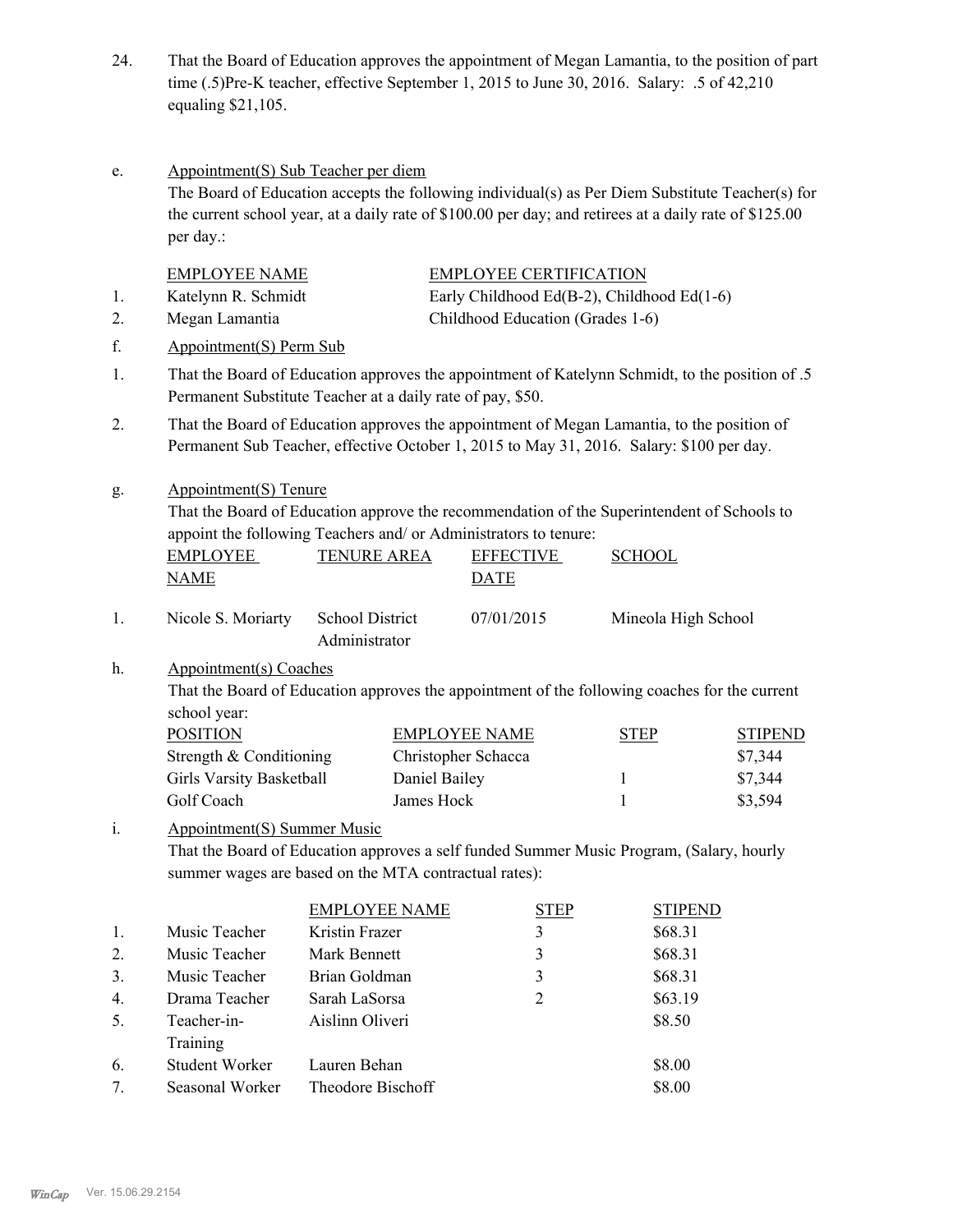## 3. **Instruction: Committee on Special Education**

## **2015-2016 Parent Members and Chairpersons for CSE/CPSE & 504 Members**

a. That the Board of education approves the following list of parent members and Chairpersons for Committees on Special education and Subcommittees on special education and 504 meetings for the 2015- 2016 school year:

## **Committee on Pre-School Education:**

Catherine Fishman- Director of Pupil Personnel Services Bridget C. Murphy- CSE/CPSE Chairperson Child's Parent Evaluator or Person Qualified to Interpret Evaluations Professional Appointed by the Nassau County Department of Mental Health Child's Special Education Teacher General Education teacher if the child is participating in the general education program

## **Parent Members:**

Erin Bertuccio AnnMarie Christy Eileen Conboy Cliff Datys Bridgid Gasiewski Nicole Park

## **District Committee on Special Education:**

Chairperson/Administrator: Catherine Fishman- Director of Pupil Personnel Services; or Bridget C. Murphy- CSE/CPSE Chairperson Child's Parent Evaluator or Person qualified to Interpret Evaluations Child's Special Education Teacher General Education Teacher if the child is participating in the general education program

## **School Psychologists:**

Dr. Sonia Azevedo Dr. Robert Drago Dr. Manuel Romero Dr. Patricio Romero Vanessa Lealand

## **Parent Members:**

Erin Bertuccio AnnMarie Christy Nicole Park Eileen Conboy Bidgid Gasiewski

## **School Physician:** Dr. Ronald Marino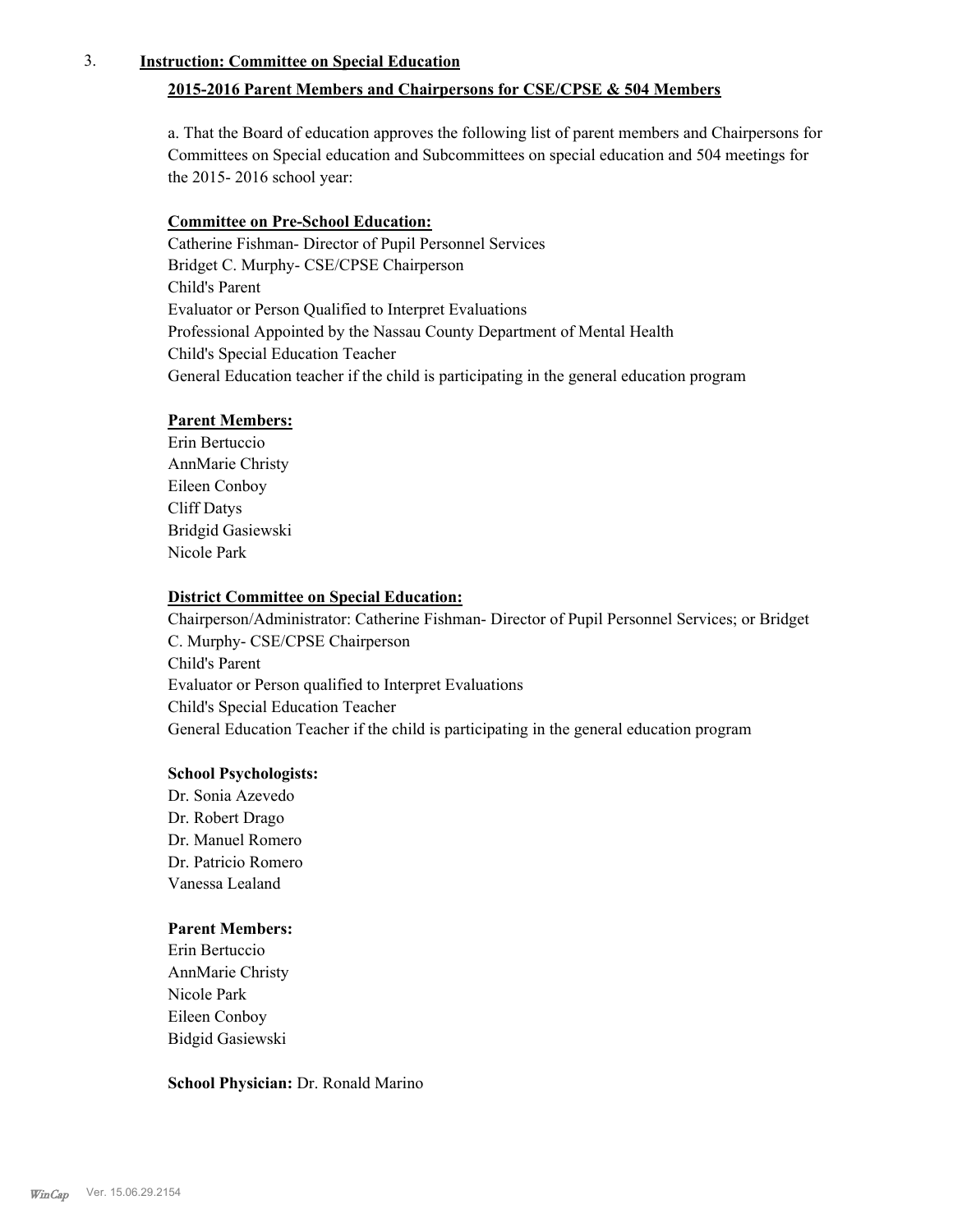**Committee on Special Education Sub-Committees:** Chairperson Child's Parent Evaluator or Person Qualified to Interpret Evaluations Child's Special Education Teacher General Education Teacher if the child participates in the General Education Program **Catherine Fishman and Bridget C. Murphy may chair all Subcommittees, as needed.**

**Jackson Avenue School Chairpersons:** Dr. Manuel Romero- Psychologist; or Dr. Janet Gonzalez- Principal

**Hampton Street Chairpersons:** Dr. Robert Drago- Psychologist; or Devra Small- Principal

**Meadow Drive Chairpersons:** Vanessa Lealand- Psychologist; or Dr. SueCaryl Fleischmann-Principal

**Middle School Chairpersons:** Dr. Sonial Azevedo- Psychologist; or Matthew Gaven- Principal

**High School Chairpersons:** Dr. Patricio Romero- Psychologist; or Larry Puccio- Assistant Principal

**Surrogate Parents:** To Be Determined

## **Impartial Hearing Officers:**

The list of Impartial Hearing Officers as maintained on the NYSED Impartial Hearing Officers Reporting Systems Website.

b. That the Baord of Education approves the appointment of the following Chairpersons of the Mineola School District's Section 504 Review Teams for the 2015- 2016 school year:

## **504 Chairpersons:**

## **District -wide:**

Catherine Fishman- Director of Pupil Personnel Services; Bridget Murphy- CSE/CPSE Chairperson **Hampton Street:** Dr. Robert Drago- Psychologist; or Devra Small- Principal **Meadow Drive:**

Vanessa Lealand- Psychologist;or Dr. SueCaryl Fleischmann- Principal

## **Jackson Avenue:**

Dr. Manuel Romero- Psychologist; or Dr. Janet Gonzalez- Principal

## **Middle School:**

Dr. Sonia Azevedo- Psychologist; or Matthew Gaven- Principal **High School:**

Dr. Patricio Romero- Psychologist; or Larry Puccio- Assistant Principal

## 4. **Instruction: Contracted**

a. That the Board of Education approves a contract for Communication Services between Syntax Communications and the Mineola UFSD for the 2015- 2016 school year.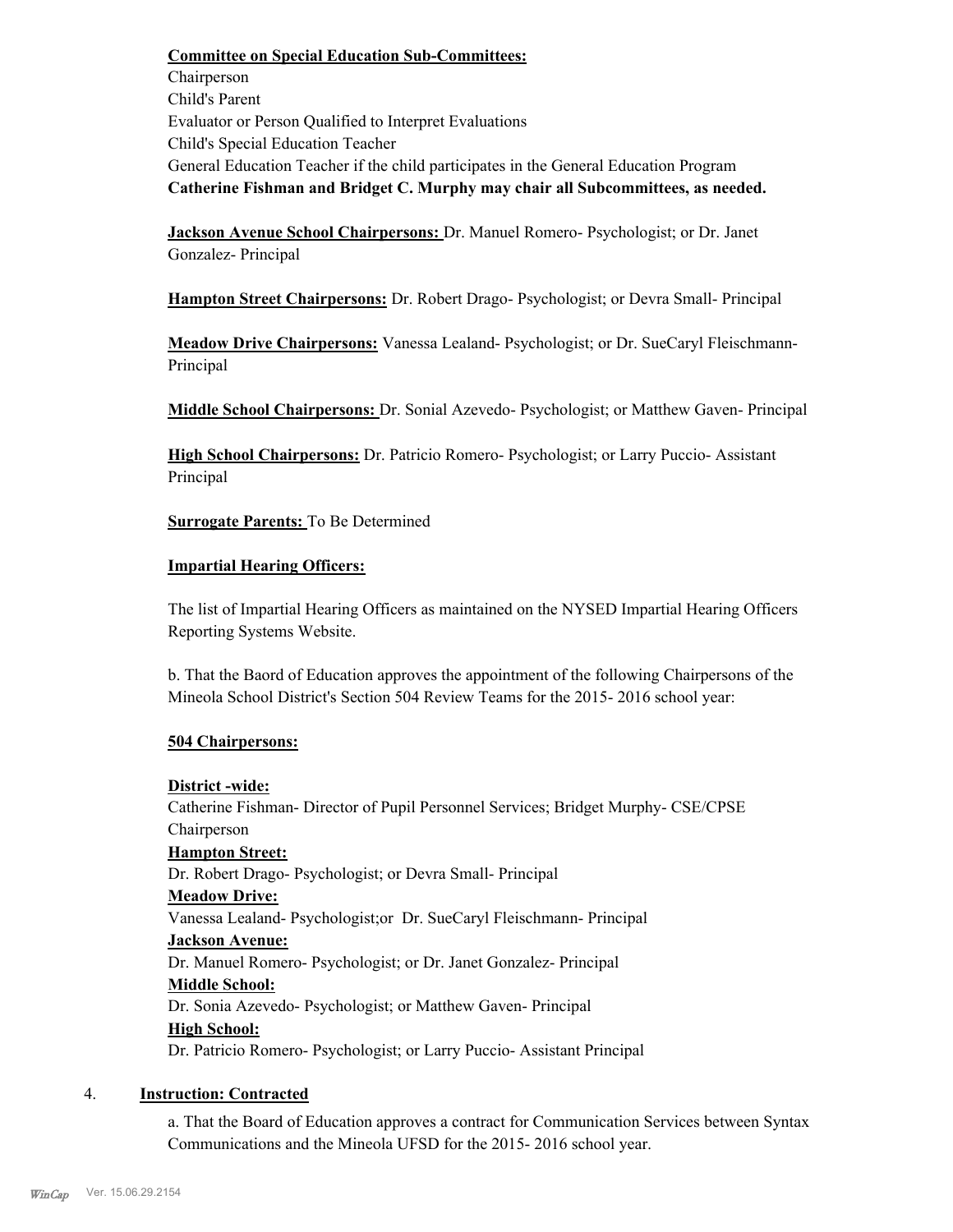b. That the Board of Education approves the Individual Related Services Provider agreement between Carol A. Sullivan, M.S. CCC and the Mineola UFSD for the 2015- 2016 school year.

c. That the Board of Education approves the Instructional Services contract between the Center for Developmental Disabilities and the Mineola UFSD for the 2015- 2016 school year.

d. That the Board of Education approves the contract for Summer Related Services between All Island Kids Theray, LLC and the Mineola UFSD for the 2015- 2016 school year.

e. That the Board of Education approves the Related Services contract between All Island Kids therapy, LLC and the Mineola UFSD for the 2015- 2016 school year.

f. That the Board of Education approves the Related Services Agreement between Access 7 Services, Inc. and the Mineola UFSD for the 2015- 2016 school year.

g. That the Board of Education approves Related Services Agreement between All About Kids Evaluations 7 Therapy Services and the Mineola UFSD for the 2015- 2016 school year.

h. That the Board of Education approves the Related Services Agreement between Gayle E. Kligman Therapeutic Resources and the Mineola UFSD for the 2015- 2016 school year.

i. That the Board of Education approves the Related Services Contract between MKSA, LLC and the Mineola UFSD for the 2015- 2016 school year.

j. That the Board of Education approves the contract between the Mineola UFSD and the Labor Education and Community Service Agency, Inc. (LECSA), an employee assistance program, for the 2015- 2016 school year.

## 5. **Civil Service**

- a. Appointments
- That the Board of Education approve the appointment of Monica Pastoressa, to the position of full time Bi-lingual Liasion effective July 1, 2015. Salary will be \$48,782 on Step 3. 1.
- That the Board of Education approve the appointment of Anthony N. Coraci, to the position of Seasonal Cleaner, effective July 6, 2015. Salary will be \$8.00 per hour. 2.
- That the Board of Education approve the appointment of Karen Dombeck, to the position of part time Bus Attendant, effective July 13, 2015, through August 21, 2015. Salary will be \$39.38 per hour on Step 25. 3.
- That the Board of Education approve the appointment of Melanie Reif, to the position of Teacher Aide, from Greeter, in the Summer Special Ed Program, effective July 1, 2015. Salary will be \$24.02 on Step 19. 4.
- That the Board of Education approve the following Summer Cleaners, effective July 6, 2015 through August 21, 2015, at a salary of \$8.00 per hour: 5.

Jack Casolani Matthew Kosowski Richard Lucchesi

- b. Resignation(s)
- That the Board of Education accepts, with regret, the resignation for the purpose of retirement, of Patricia Carlo-Castaldo, 12 month Bus Driver, effective July 17, 2015. 1.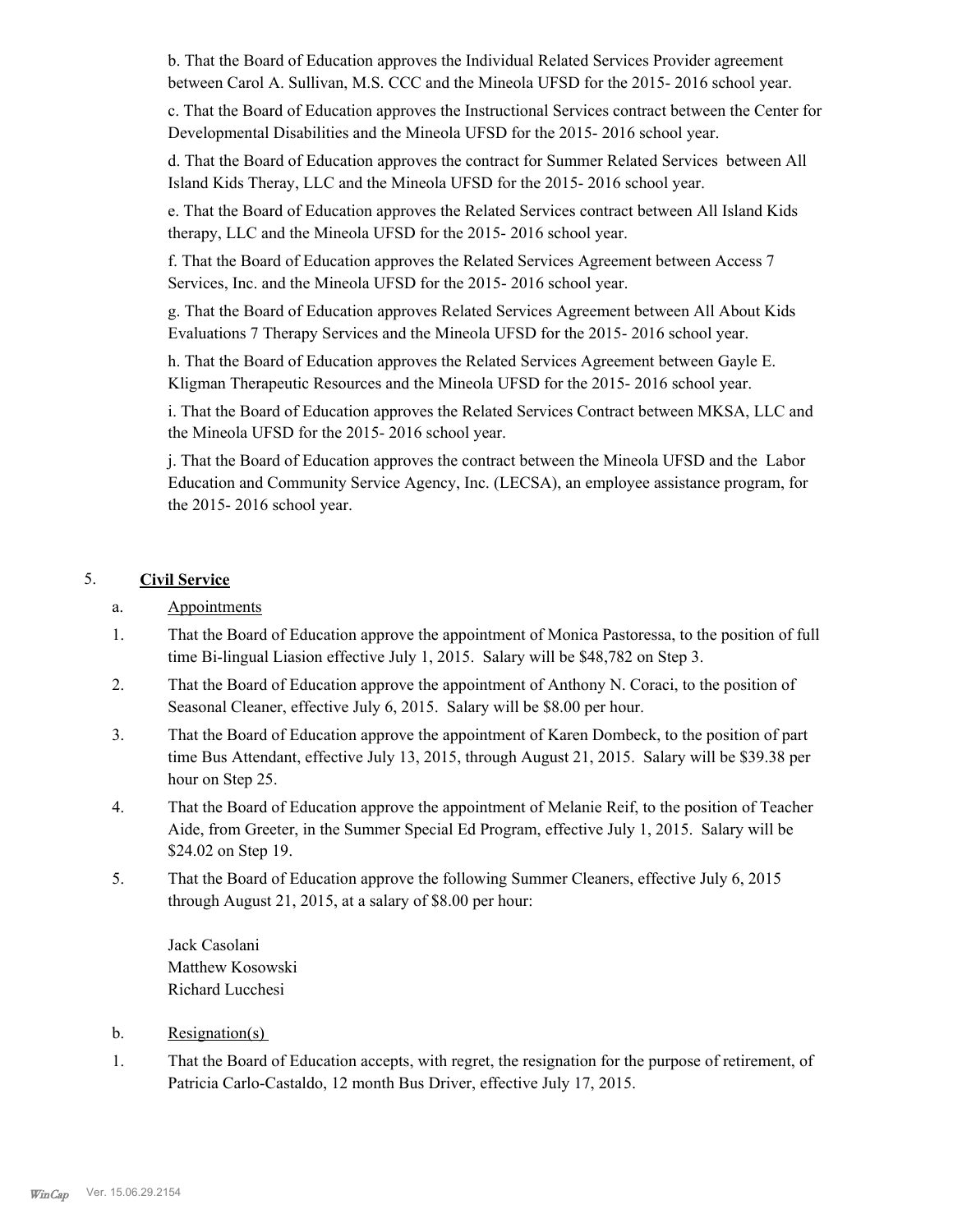| c.               | Appointment(S) Summer Special Ed Teacher Aides                                          |                       |               |                  |  |  |
|------------------|-----------------------------------------------------------------------------------------|-----------------------|---------------|------------------|--|--|
|                  | That the Board of Education approves the following staff members for the Summer Special |                       |               |                  |  |  |
|                  | <b>Education Program:</b>                                                               |                       |               |                  |  |  |
|                  | <b>POSITION</b>                                                                         | <b>EMPLOYEE NAME</b>  | <b>SALARY</b> | <b>EFFECTIVE</b> |  |  |
| 1.               | Greeter/Monitor                                                                         | Donna Babich          | \$13.21       | 07/01/2015       |  |  |
| 2.               | Teacher Aide Sub                                                                        | Marisse Hargrove      | \$13.74       | 07/01/2015       |  |  |
| 3.               | Reg Prof Nurse                                                                          | Celeste C. Cirigliano | \$125.00      | 07/01/2015       |  |  |
|                  | Sub                                                                                     |                       |               |                  |  |  |
| $\overline{4}$ . | Reg. Prof. Nurse                                                                        | Jason Cohen           | \$35.02       | 07/01/2015       |  |  |

## 6. **Business/Finance: Contract Approvals**

a. That the Board of Education approves the 2nd year renewal of the Security Agreement between the Lawrence Security Group Inc. and the Mineola UFSD for the 2015- 2016 school year.

## 7. **Other**

a. That the Board of Education approves the new School Breakfast and Lunch rates for the 2015- 2016 school year:

Breakfast- Elementary : \$1.20 and MS/HS: \$1.50 Lunch- Elementary: \$1.80 and MS/HS: \$2.00

## Employee Agreements

b. That the Board of Education hereby authorizes the Board president to execute employee agreements with the following individuals, the terms of which have been reviewed by the Board in executive session, effective July 1, 2015:

- 1. Andrea Paggi- District Clerk
- 2. William Gilberg- Assistant Supervisor of Transportation
- 3. Daniel C. Romano- Director of School Facilities and Operations
- 4. Elizabeth Rainha-Freitas- Administrative Assistant II

## **K. Superintendent's Report**

Superintendent of Schools' Reports for 7/1/15 Presentations:

No presentations this evening.

Superintendent Comments

## **L. Public Comments**